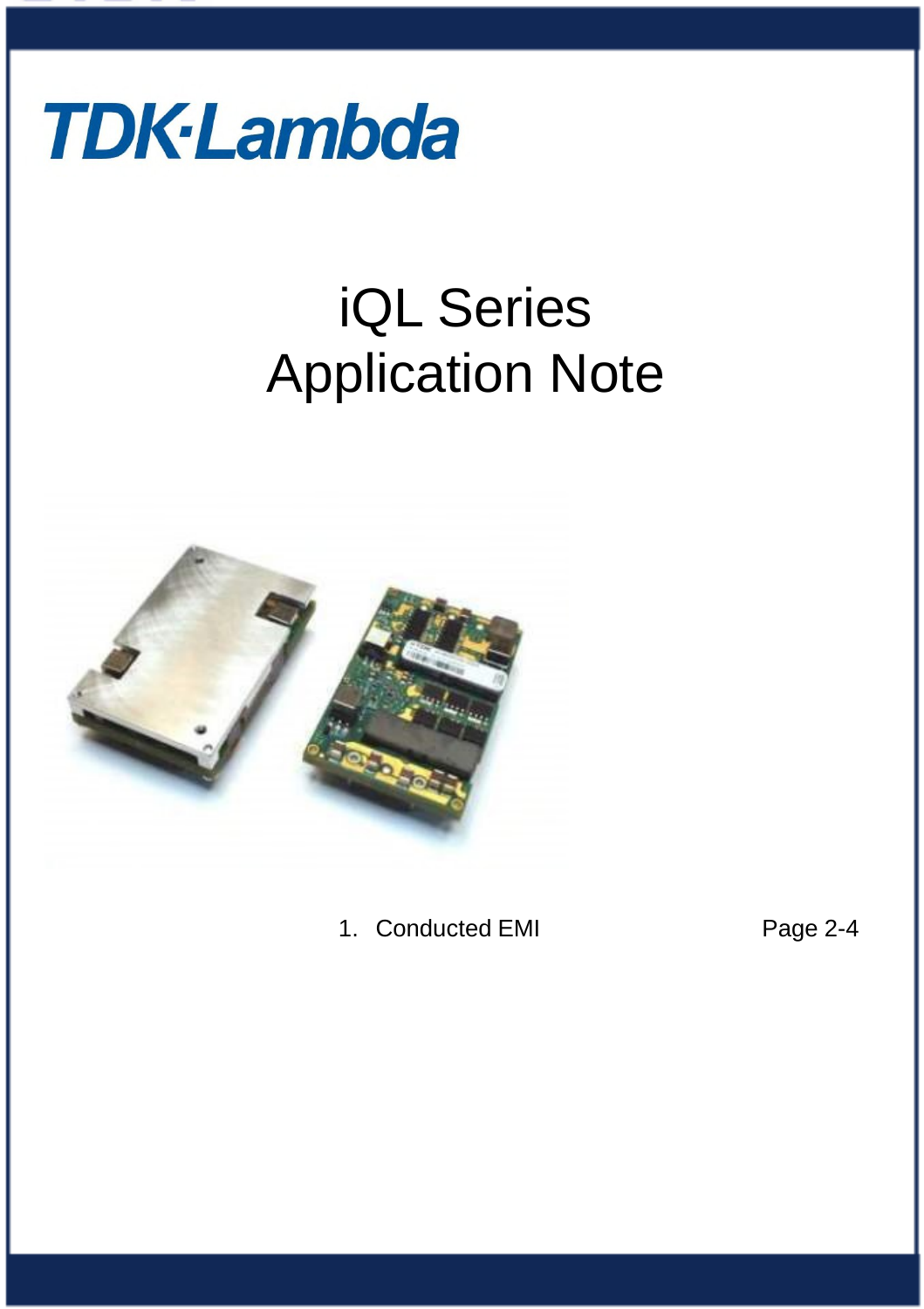**TDK-Lambda** 

**Application Note: iQL – EMI Filter – Single Output Quarter Brick**

# **EMI Filter**

# **CISPR B Conducted Emission**

# **(Test Setup and Recommended Filter)**



\* - Capacitor is required per Datasheet \*\* - Capacitor is required for EMI

**EMC Considerations:** 

**TDK – Lambda Americas power modules are designed for use in a wide variety of systems and applications. With the help of external EMI filters and careful layout, it is possible to meet CISPR 22 class A or B requirement. For assistance with designing for EMC compliance, please contact TDK – Lambda Americas Technical Support.**

#### **Input Impedance:**

**The source impedance of the power feeding the DC/DC converter module will interact with the DC/DC converter. To minimize the interaction, one or more 220uF to 470uF/100V input electrolytic capacitors should be present if the source inductance is greater than 4uH.** 

#### **Notes:**

**UUT:**

- **iQG48033A120V**
- **Vin: 48V**
- **Iout: 30A resistive load**

**The same input circuitry is used for the iQG and iQL series; therefore, the iQG recommended EMI filter is also recommended for the iQL series.**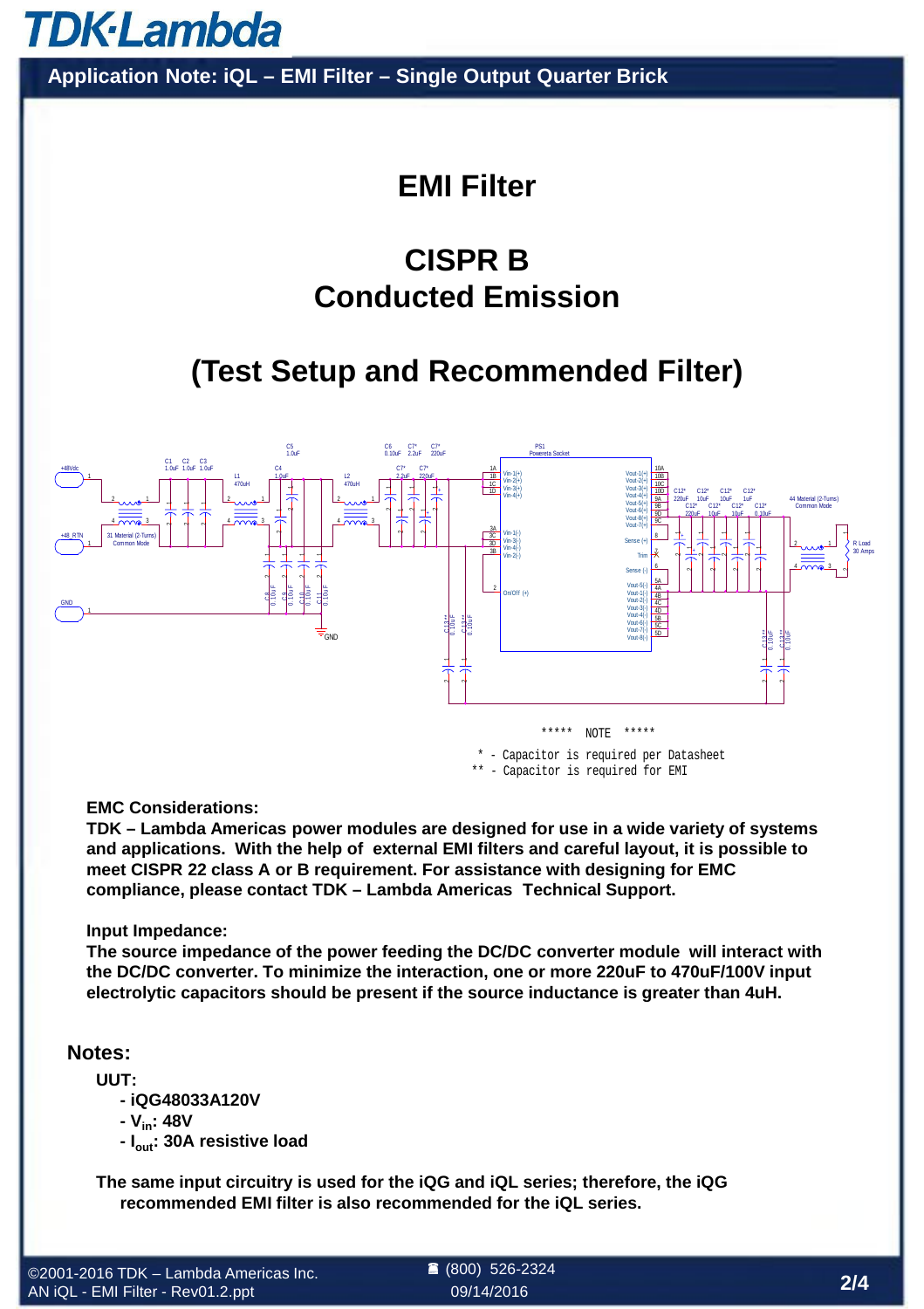

**Application Note: iQL – EMI Filter – Single Output Quarter Brick**

# **EMI Filter**

## **CISPR B - Conducted Emission**

## **(Results from above Set-up)**